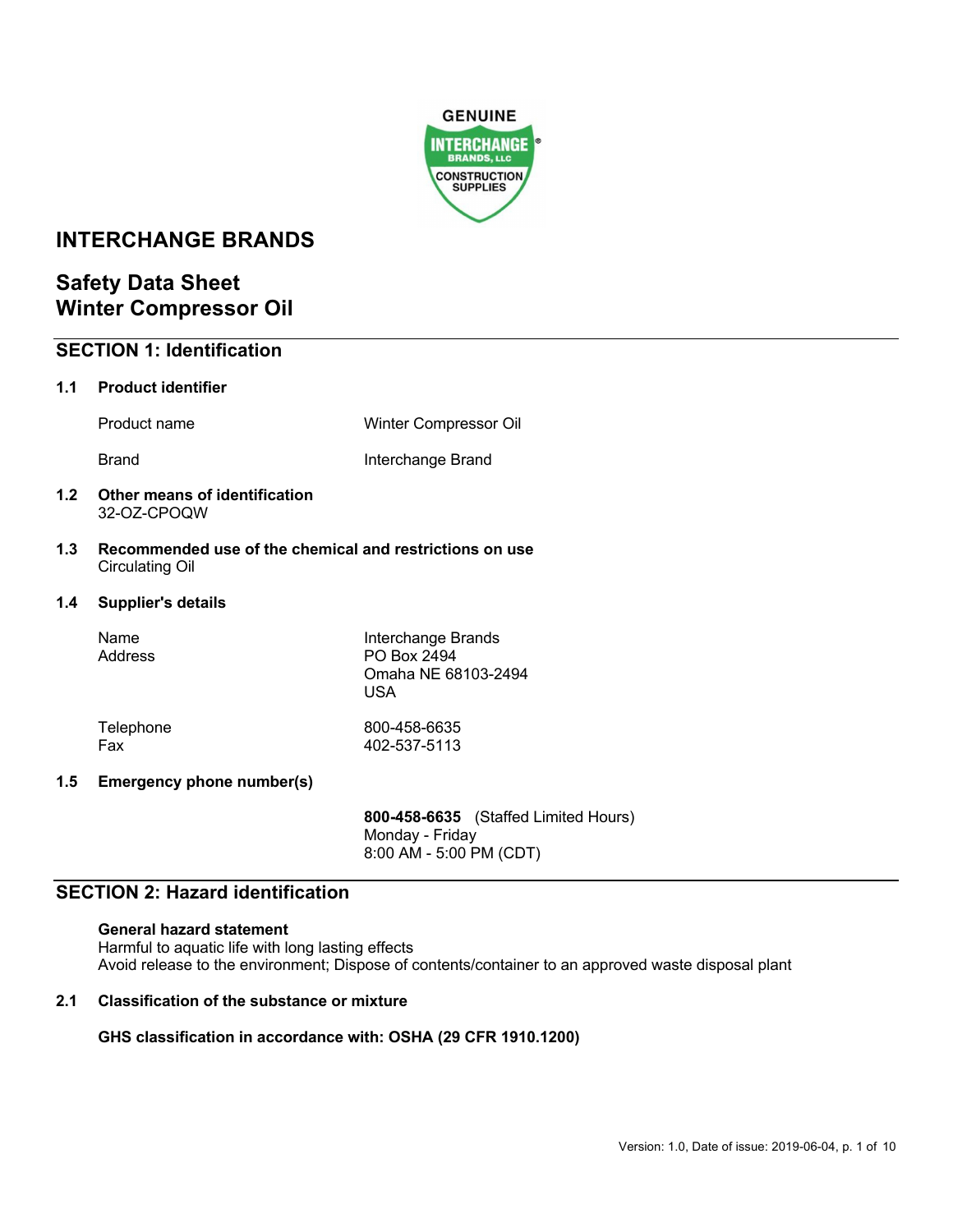Not a hazardous substance or mixture.

### **2.2 GHS label elements, including precautionary statements**

Not a hazardous substance or mixture.

### **2.3 Other hazards which do not result in classification**

H412 -- Hazardous to the aquatic environment, chronic toxicity -- Category 3

Hazards Not Otherwise Classified (HNOC) PHNOC: None known HHNOC: None known

# **SECTION 3: Composition/information on ingredients**

## **3.2 Mixtures**

#### **Hazardous components**

| <b>Component</b>                                                                                                     | <b>Concentration</b>     |
|----------------------------------------------------------------------------------------------------------------------|--------------------------|
| Distillates (petroleum), solvent -dewaxed heavy paraffinic (CAS no.: 64742-65-0; EC no.: 265-169-7) < 100 % (weight) |                          |
| CLASSIFICATIONS: No data available. HAZARDS: No data available.                                                      |                          |
| Residual oils (petroleum), solvent -dewaxed (CAS no.: 64742-62-7; EC no.: 265-166-0)                                 | $<$ 100 % (weight)       |
| CLASSIFICATIONS: No data available. HAZARDS: No data available.                                                      |                          |
| Distillates (petroleum), hydrotreated heavy paraffinic (CAS no.: 64742-54-7; EC no.: 265-157-1)                      | $< 95 \%$ (weight)       |
| CLASSIFICATIONS: No data available. HAZARDS: No data available.                                                      |                          |
| Petroleum Based lubricating Oil (CAS no.: 64742-58-1)                                                                | $< 40 \%$ (weight)       |
| CLASSIFICATIONS: No data available. HAZARDS: No data available.                                                      |                          |
| Phenol, 2,6-bis(1,1-dimethylethyl)- (CAS no.: 128-39-2)                                                              | $0.25 - 0.49$ % (weight) |
| CLASSIFICATIONS: No data available. HAZARDS: No data available.                                                      |                          |

# **SECTION 4: First-aid measures**

## **4.1 Description of necessary first-aid measures**

| General advice          | Notes to Physician: Acute aspirations of large amounts of oil-laden material<br>may produce a serious aspiration pneumonia. Patients who aspirate these<br>oils should be followed for the development of long-term sequelae. Inhalation<br>exposure to oil mists below current workplace exposure limits is unlikely to<br>cause pulmonary abnormalities. |
|-------------------------|------------------------------------------------------------------------------------------------------------------------------------------------------------------------------------------------------------------------------------------------------------------------------------------------------------------------------------------------------------|
| If inhaled              | First aid is not normally required. If breathing difficulties develop, move<br>victim away from source of exposure and into fresh air in a position<br>comfortable for breathing. Seek immediate medical attention.                                                                                                                                        |
| In case of skin contact | First aid is not normally required. However, it is good practice to wash any<br>chemical from the skin. Remove contaminated shoes and clothing and<br>cleanse affected area(s) thoroughly by washing with mild soap and water or<br>a waterless hand cleaner. If irritation or redness develops and persists, seek<br>medical attention.                   |
| In case of eye contact  | If irritation or redness develops from exposure, flush eyes with clean water. If<br>symptoms persist, seek medical attention.                                                                                                                                                                                                                              |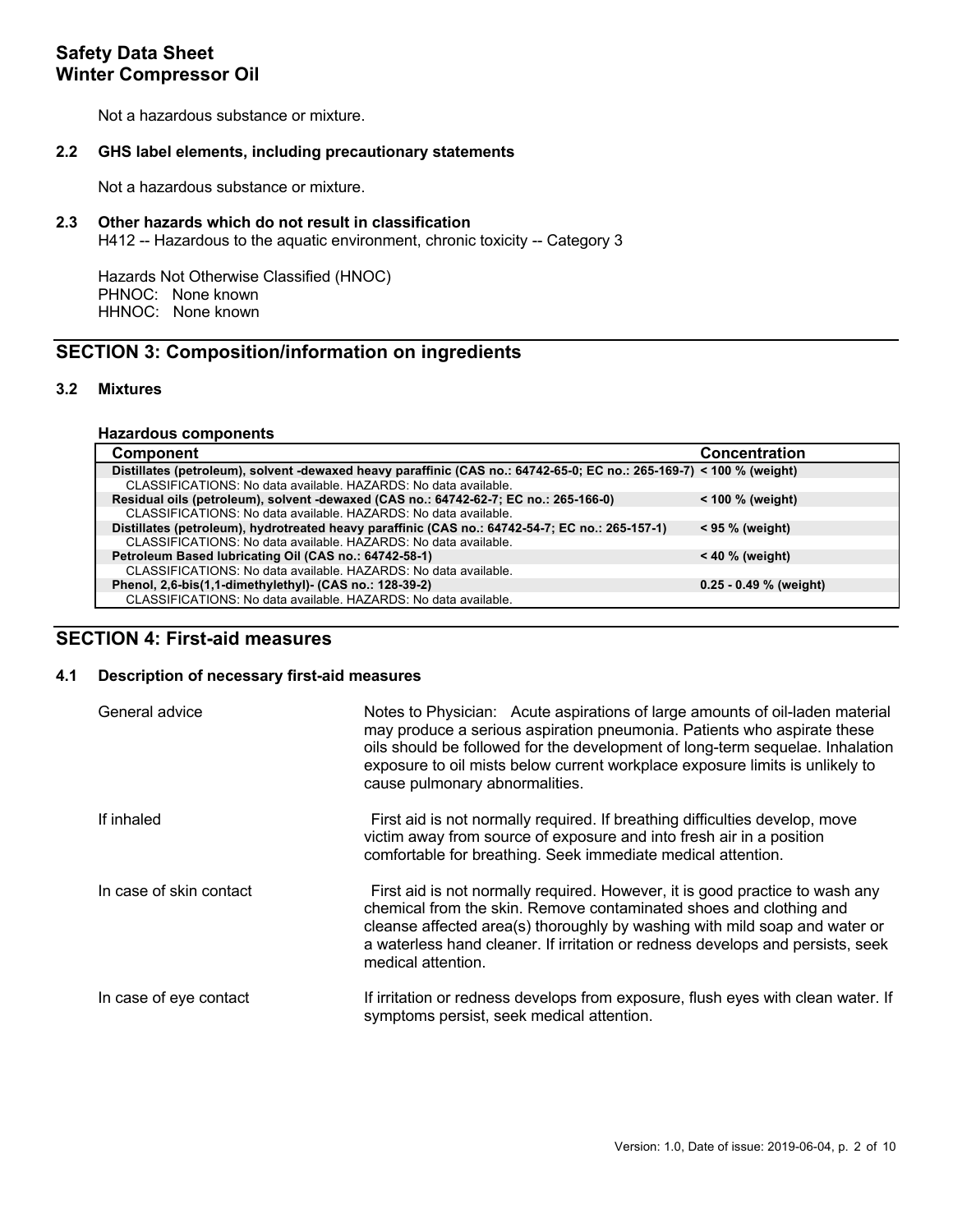If swallowed First aid is not normally required; however, if swallowed and symptoms develop, seek medical attention.

### **4.2 Most important symptoms/effects, acute and delayed**

Prolonged or repeated contact may dry skin and cause irritation. Inhalation of oil mists or vapors generated at elevated temperatures may cause respiratory irritation. Accidental ingestion can result in minor irritation of the digestive tract, nausea and diarrhea.

## **4.3 Indication of immediate medical attention and special treatment needed, if necessary** No data available

## **SECTION 5: Fire-fighting measures**

### **5.1 Suitable extinguishing media**

Dry chemical, carbon dioxide, foam, or water spray is recommended. Water or foam may cause frothing of materials heated above 212°F / 100°C. Carbon dioxide can displace oxygen. Use caution when applying carbon dioxide in confined spaces. Simultaneous use of foam and water on the same surface is to be avoided as water destroys the foam.

### **5.2 Specific hazards arising from the chemical**

Unusual Fire & Explosion Hazards: This material may burn, but will not ignite readily. If container is not properly cooled, it can rupture in the heat of a fire.

Hazardous Combustion Products: Combustion may yield smoke, carbon monoxide, and other products of incomplete combustion. Oxides of sulfur, nitrogen or phosphorus may also be formed.

### **5.3 Special protective actions for fire-fighters**

For fires beyond the initial stage, emergency responders in the immediate hazard area should wear protective clothing. When the potential chemical hazard is unknown, in enclosed or confined spaces, a self contained breathing apparatus should be worn. In addition, wear other appropriate protective equipment as conditions warrant (see Section 8). Isolate the hazard area and deny entry to unnecessary and unprotected personnel. Stop spill/release if it can be done safely. Move undamaged containers from immediate hazard area if it can be done safely. Water spray may be useful in minimizing or dispersing vapors and to protect personnel. Cool equipment exposed to fire with water, if it can be done safely. Avoid spreading burning liquid with water used for cooling purposes.

#### **Further information**

See Section 9 for Flammable Properties including Flash Point and Flammable (Explosive) Limits

## **SECTION 6: Accidental release measures**

## **6.1 Personal precautions, protective equipment and emergency procedures**

This material may burn, but will not ignite readily. Keep all sources of ignition away from spill/release. Stay upwind and away from spill/release. Avoid direct contact with material. For large spillages, notify persons down wind of the spill/release, isolate immediate hazard area and keep unauthorized personnel out. Wear appropriate protective equipment, including respiratory protection, as conditions warrant (see Section 8). See Sections 2 and 7 for additional information on hazards and precautionary measures.

## **6.2 Environmental precautions**

Stop and contain spill/release if it can be done safely. Prevent spilled material from entering sewers, storm drains, other unauthorized drainage systems, and natural waterways. Use water sparingly to minimize environmental contamination and reduce disposal requirements. If spill occurs on water notify appropriate authorities and advise shipping of any hazard. Spills into or upon navigable waters, the contiguous zone, or adjoining shorelines that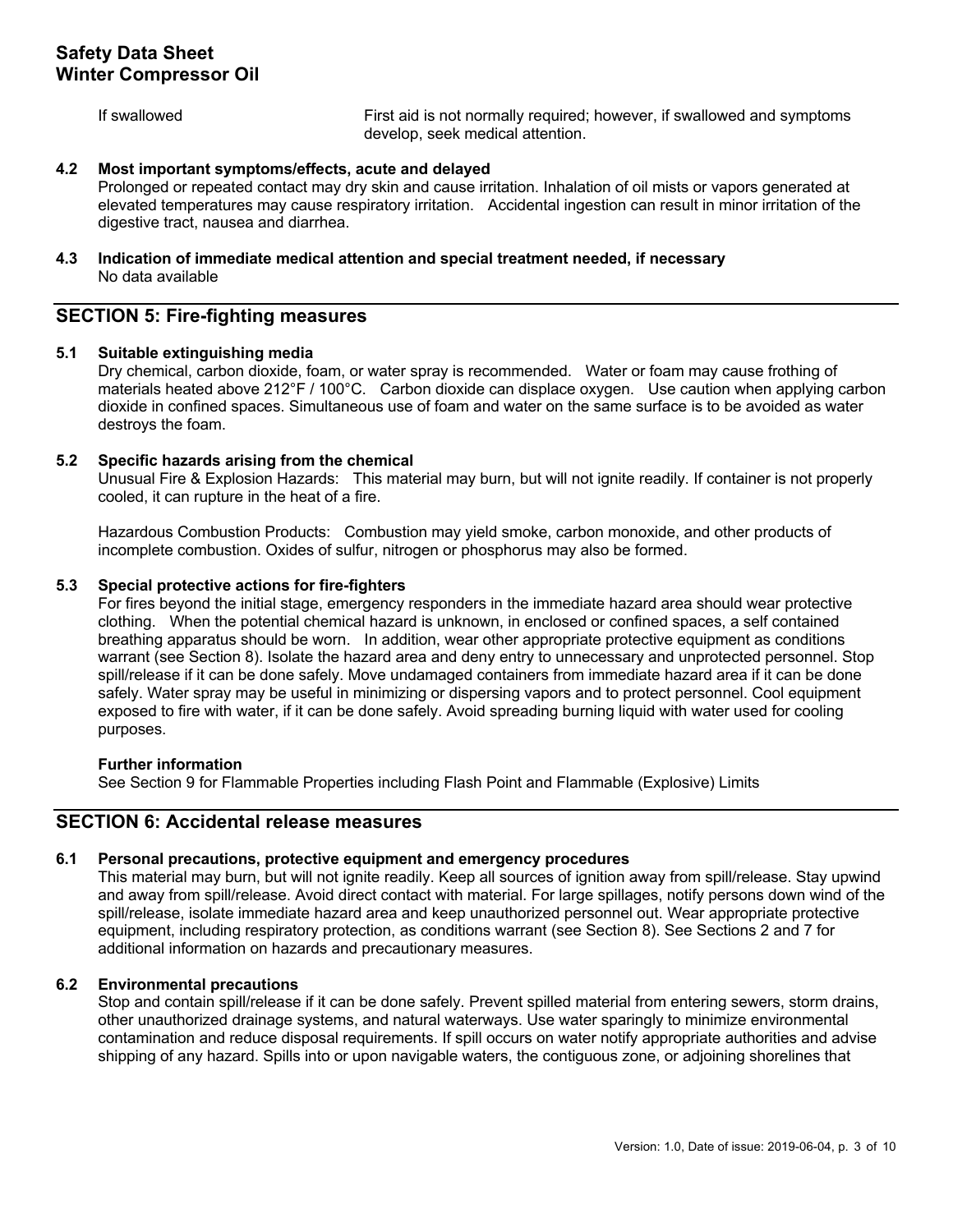cause a sheen or discoloration on the surface of the water, may require notification of the National Response Center (phone number 800-424-8802).

## **6.3 Methods and materials for containment and cleaning up**

Notify relevant authorities in accordance with all applicable regulations. Immediate cleanup of any spill is recommended. Dike far ahead of spill for later recovery or disposal. Absorb spill with inert material such as sand or vermiculite, and place in suitable container for disposal. If spilled on water remove with appropriate methods (e.g. skimming, booms or absorbents). In case of soil contamination, remove contaminated soil for remediation or disposal, in accordance with local regulations.

### **Reference to other sections**

Recommended measures are based on the most likely spillage scenarios for this material; however local conditions and regulations may influence or limit the choice of appropriate actions to be taken. See Section 13 for information on appropriate disposal.

## **SECTION 7: Handling and storage**

## **7.1 Precautions for safe handling**

Keep away from flames and hot surfaces. Wash thoroughly after handling. Use good personal hygiene practices and wear appropriate personal protective equipment (see section 8). Spills will produce very slippery surfaces. Do not enter confined spaces such as tanks or pits without following proper entry procedures such as ASTM D-4276 and 29CFR1910.146. Do not wear contaminated clothing or shoes.

## **7.2 Conditions for safe storage, including any incompatibilities**

Keep container(s) tightly closed and properly labeled. Use and store this material in cool, dry, well-ventilated area away from heat and all sources of ignition. Store only in approved containers. Keep away from any incompatible material (see Section 10). Protect container(s) against physical damage.

"Empty" containers retain residue and may be dangerous. Do not pressurize, cut, weld, braze, solder, drill, grind, or expose such containers to heat, flame, sparks, or other sources of ignition. They may explode and cause injury or death. "Empty" drums should be completely drained, properly bunged, and promptly shipped to the supplier or a drum reconditioner. All containers should be disposed of in an environmentally safe manner and in accordance with governmental regulations. Before working on or in tanks which contain or have contained this material, refer to OSHA regulations, ANSI Z49.1, and other references pertaining to cleaning, repairing, welding, or other contemplated operations.

# **SECTION 8: Exposure controls/personal protection**

## **8.1 Control parameters**

**1. Distillates (petroleum), solvent -dewaxed heavy paraffinic (CAS: 64742-65-0 EC: 265-169-7)**  TWA: 5 mg/m3 (ACGIH) As Oil Mist, if Generated

STEL: 10 mg/m3 (ACGIH) As Oil Mist, if Generated

**2. Residual oils (petroleum), solvent -dewaxed (CAS: 64742-62-7 EC: 265-166-0)**  TWA: 5 mg/m3 (ACGIH)

As Oil Mist, if Generated

STEL: 10 mg/m3 (ACGIH) As Oil Mist, if Generated

## **3. Distillates (petroleum), hydrotreated heavy paraffinic (CAS: 64742-54-7 EC: 265-157-1)**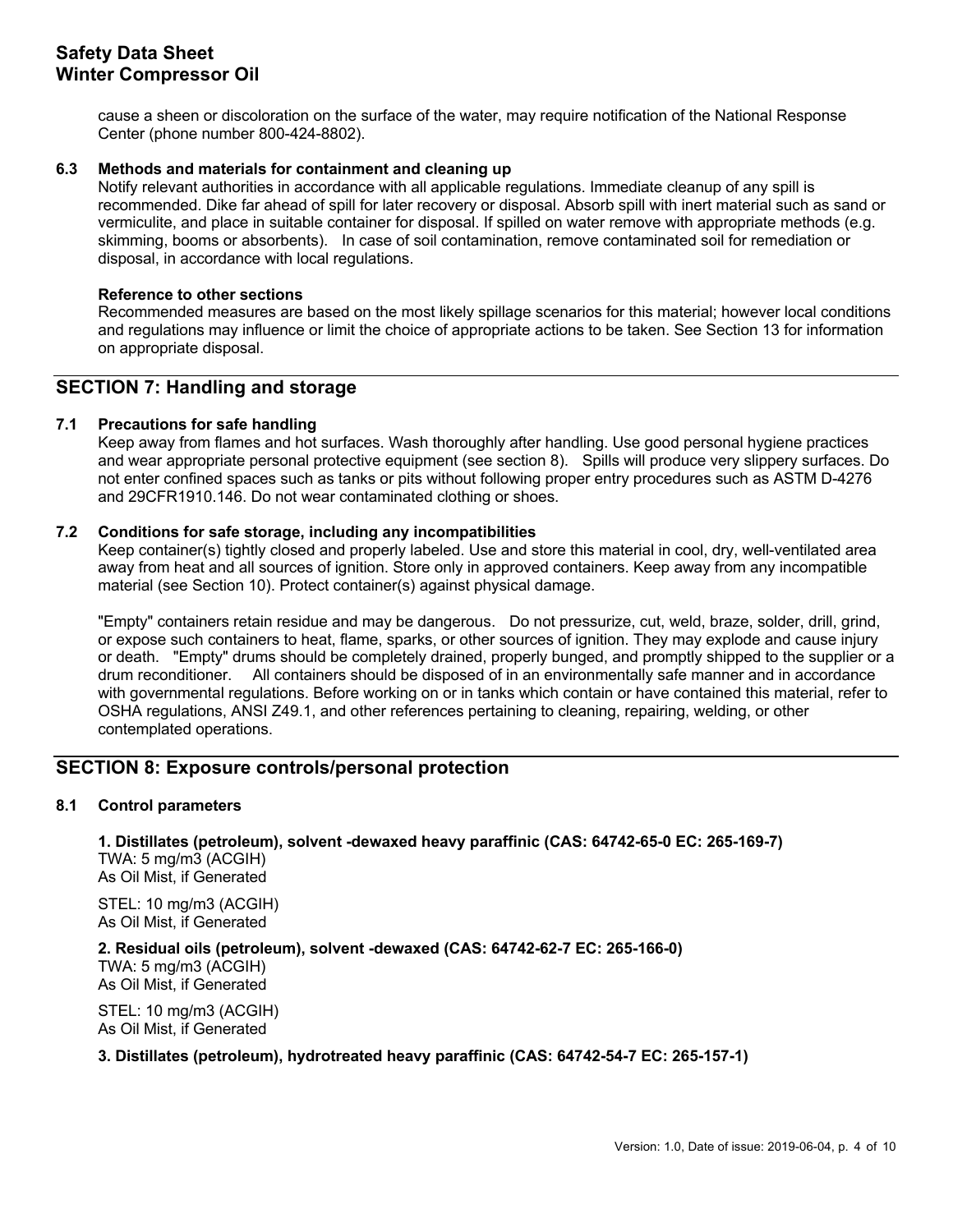TWA: 5 mg/m3 (ACGIH) As Oil Mist, if Generated

STEL: 10 mg/m3 (ACGIH) As Oil Mist, if Generated

## **4. Petroleum Based lubricating Oil (CAS: 64742-58-1)**

TWA: 5 mg/m3 (ACGIH) As Oil Mist, if Generated

STEL: 10 mg/m3 (ACGIH) As Oil Mist, if Generated

## **8.2 Appropriate engineering controls**

If current ventilation practices are not adequate to maintain airborne concentrations below the established exposure limits, additional engineering controls may be required.

### **8.3 Individual protection measures, such as personal protective equipment (PPE)**

### **Eye/face protection**

The use of eye protection that meets or exceeds ANSI Z.87.1 is recommended to protect against potential eye contact, irritation, or injury. Depending on conditions of use, a face shield may be necessary.

### **Skin protection**

The use of skin protection is not normally required; however, good industrial hygiene practice suggests the use of gloves or other appropriate skin protection whenever working with chemicals. Suggested protective materials: Nitrile.

#### **Respiratory protection**

Where there is potential for airborne exposure above the exposure limit a NIOSH certified air purifying respirator equipped with R or P95 filters may be used.

A respiratory protection program that meets or is equivalent to OSHA 29 CFR 1910.134 and ANSI Z88.2 should be followed whenever workplace conditions warrant a respirator's use. Air purifying respirators provide limited protection and cannot be used in atmospheres that exceed the maximum use concentration (as directed by regulation or the manufacturer's instructions), in oxygen deficient (less than 19.5 percent oxygen) situations, or under conditions that are immediately dangerous to life and health (IDLH).

## **SECTION 9: Physical and chemical properties**

## **Information on basic physical and chemical properties**

| Appearance/form (physical state, color, etc.)<br>Odor | Light amber, Transparent Liquid<br>Petroleum |
|-------------------------------------------------------|----------------------------------------------|
| Odor threshold                                        | No data                                      |
| pH                                                    | Not applicable                               |
| Melting point/freezing point                          | < 10.4 °F / < -12 °C                         |
| Initial boiling point and boiling range               | No data                                      |
| Flash point                                           | $> 302$ °F $/ >$<br>150 °C                   |
| Evaporation rate                                      | No data                                      |
| Flammability (solid, gas)                             | Not applicable                               |
| Upper/lower flammability limits                       | No data                                      |
| Vapor pressure                                        | <1 mm Hq                                     |
| Vapor density                                         | >1                                           |
| Relative density                                      | $0.86 - 0.90$ @ 60°F (15.6°C)                |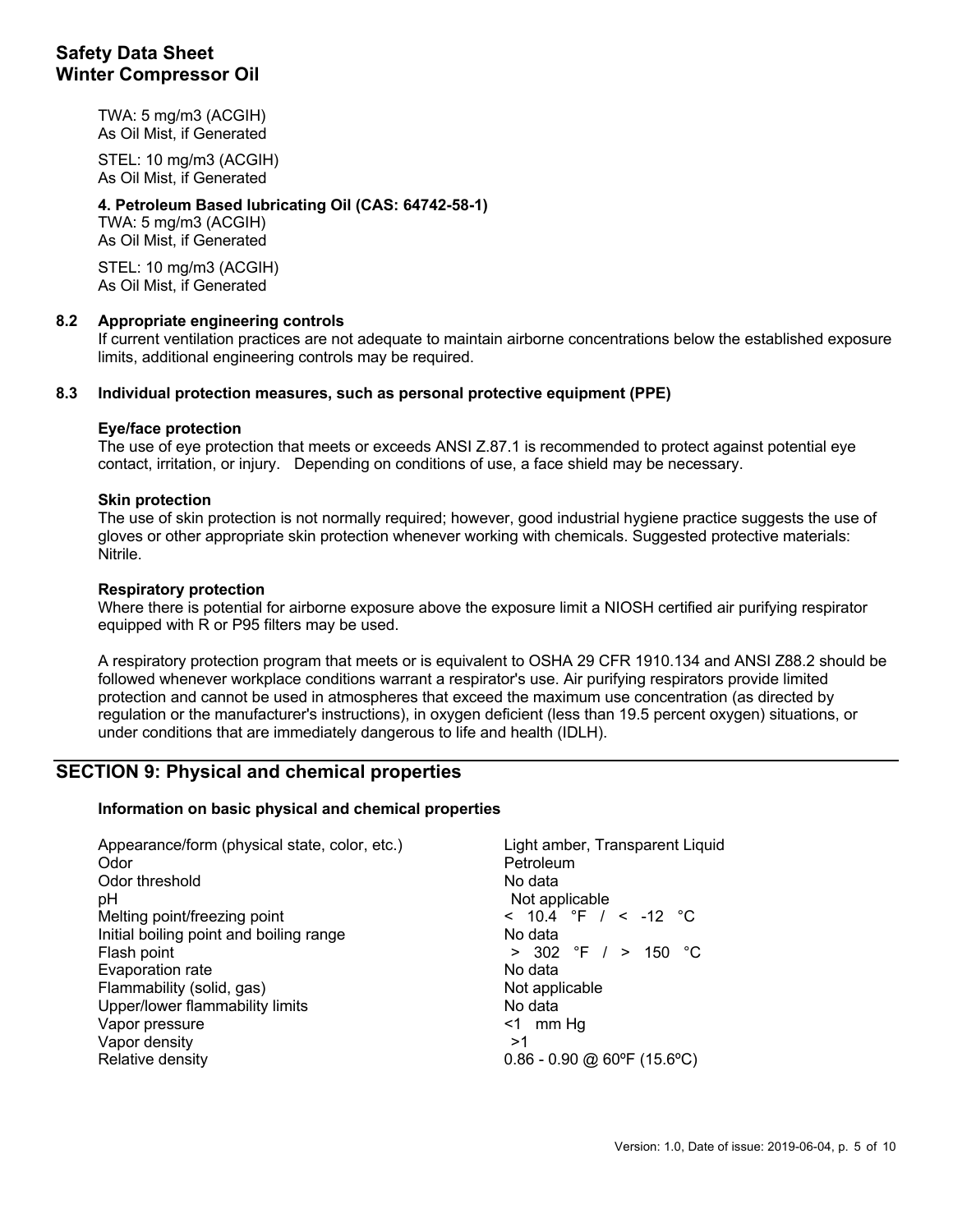Solubility(ies) Negligible 30 Partition coefficient: n-octanol/water No data Auto-ignition temperature No data Decomposition temperature No data Explosive properties and the state of the No data Oxidizing properties No data

Viscosity 4 - 32 cSt @ 100°C; 21 - 500 cSt @ 40°C

### **Other safety information** Pour Point: < 10.4 °F / < -12 °C

Bulk Density: 7.1 - 7.5 lbs/gal

Note: Unless otherwise stated, values are determined at 20°C (68°F) and 760 mm Hg (1 atm). Data represent typical values and are not intended to be specifications.

# **SECTION 10: Stability and reactivity**

### **10.1 Reactivity**

Not chemically reactive.

## **10.2 Chemical stability**

Stable under normal ambient and anticipated conditions of use.

## **10.3 Possibility of hazardous reactions**

Hazardous reactions not anticipated.

**10.4 Conditions to avoid** Extended exposure to high temperatures can cause decomposition. Avoid all possible sources of ignition.

## **10.5 Incompatible materials**

Avoid contact with strong oxidizing agents and strong reducing agents.

## **10.6 Hazardous decomposition products**

Not anticipated under normal conditions of use.

## **SECTION 11: Toxicological information**

## **Information on toxicological effects**

#### **Acute toxicity**

Inhalation: Unlikely to be harmful >5 mg/L (mist, estimated) Dermal: Unlikely to be harmful > 2 g/kg (estimated) Oral: Unlikely to be harmful > 5 g/kg (estimated)

#### **Skin corrosion/irritation**

Not expected to be irritating. Repeated exposure may cause skin dryness or cracking.

**Serious eye damage/irritation** Not expected to be irritating.

#### **Respiratory or skin sensitization**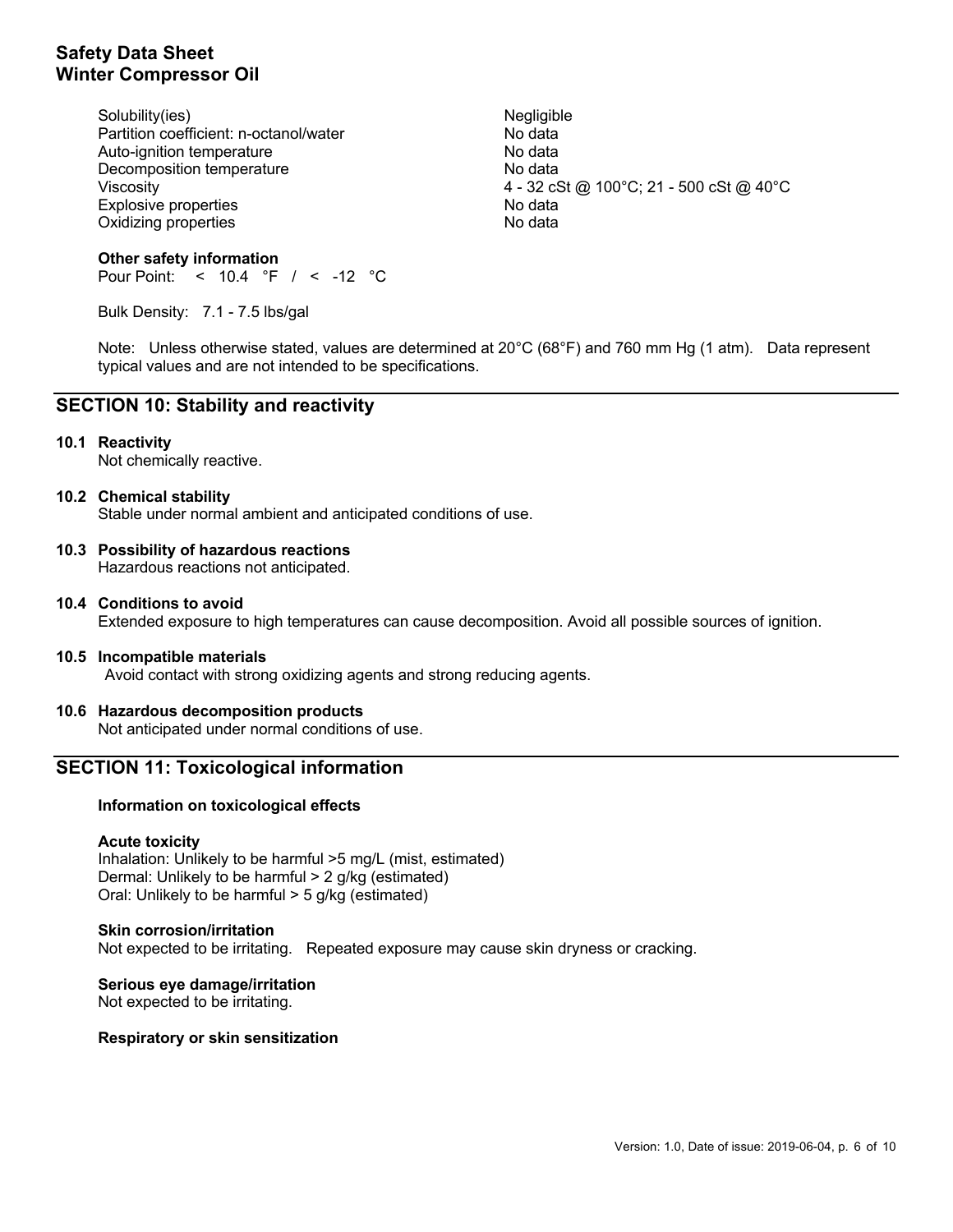No information available on the mixture, however none of the components have been classified for respiratory or skin sensitization (or are below the concentration threshold for classification).

### **Germ cell mutagenicity**

No information available on the mixture, however none of the components have been classified for germ cell mutagenicity (or are below the concentration threshold for classification).

### **Carcinogenicity**

No information available on the mixture, however none of the components have been classified for carcinogenicity (or are below the concentration threshold for classification).

#### **Reproductive toxicity**

No information available on the mixture, however none of the components have been classified for germ cell mutagenicity (or are below the concentration threshold for classification).

## **Summary of evaluation of the CMR properties**

#### Lubricant Base Oil (Petroleum)

Carcinogenicity: The petroleum base oils contained in this product have been highly refined by a variety of processes including severe hydrocracking/hydroprocessing to reduce aromatics and improve performance characteristics. All of the oils meet the IP-346 criteria of less than 3 percent PAH's and are not considered carcinogens by NTP, IARC, or OSHA.

#### **STOT-single exposure**

Not expected to cause organ effects from single exposure.

### **STOT-repeated exposure**

Not expected to cause organ effects from repeated exposure.

### **Aspiration hazard**

Not expected to be an aspiration hazard

## **SECTION 12: Ecological information**

#### **Toxicity**

Harmful to aquatic organisms, may cause long-term adverse effects in the aquatic environment

#### **Persistence and degradability**

The hydrocarbons in this material are not readily biodegradable, but since they can be degraded by microorganisms, they are regarded as inherently biodegradable.

#### **Bioaccumulative potential**

Log Kow values measured for the hydrocarbon components of this material are greater than 5.3, and therefore regarded as having the potential to bioaccumulate. In practice, metabolic processes may reduce bioconcentration.

### **Mobility in soil**

Volatilization to air is not expected to be a significant fate process due to the low vapor pressure of this material. In water, base oils will float and spread over the surface at a rate dependent upon viscosity. There will be significant removal of hydrocarbons from the water by sediment adsorption. In soil and sediment, hydrocarbon components will show low mobility with adsorption to sediments being the predominant physical process. The main fate process is expected to be slow biodegradation of the hydrocarbon constituents in soil and sediment.

#### **Other adverse effects**

None anticipated.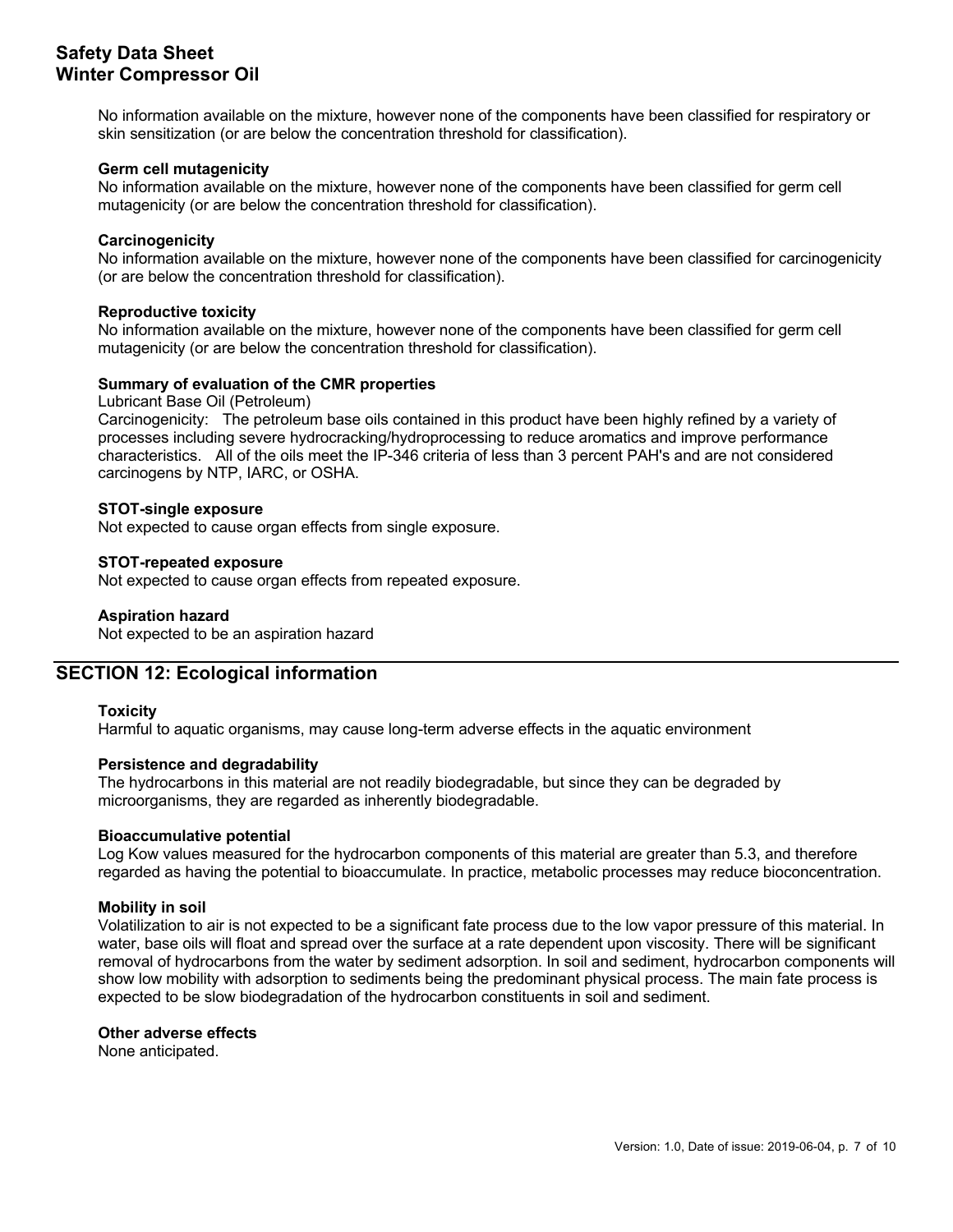# **SECTION 13: Disposal considerations**

### **Disposal of the product**

The generator of a waste is always responsible for making proper hazardous waste determinations and needs to consider state and local requirements in addition to federal regulations. This material, if discarded as produced, would not be a federally regulated RCRA "listed" hazardous waste and is not believed to exhibit characteristics of hazardous waste. See Sections 7 and 8 for information on handling, storage and personal protection and Section 9 for physical/chemical properties. It is possible that the material as produced contains constituents which are not required to be listed in the SDS but could affect the hazardous waste determination. Additionally, use which results in chemical or physical change of this material could subject it to regulation as a hazardous waste. This material under most intended uses would become "Used Oil" due to contamination by physical or chemical impurities. Whenever possible, Recycle used oil in accordance with applicable federal and state or local regulations. Container contents should be completely used and containers should be emptied prior to discard.

## **SECTION 14: Transport information**

### **DOT (US)**

UN Number: Not regulated Class: None Packing Group: None Proper Shipping Name: None Reportable quantity (RQ): This material does not contain any chemicals with CERCLA Reportable Quantities. If shipped by land in a packaging having a capacity of 3,500 gallons or more, the provisions of 49CFR, Part 130 apply. (Contains oil)

Marine pollutant: This product does not meet the ADG/UN/IMDG/IMO criteria of a marine pollutant

### **IMDG**

UN Number: Class: Packing Group: EMS Number: Proper Shipping Name:

#### **IATA**

UN Number: Class: Packing Group: Proper Shipping Name:

## **SECTION 15: Regulatory information**

## **15.1 Safety, health and environmental regulations specific for the product in question**

#### **SARA 302 Components**

This material does not contain any chemicals subject to the reporting requirements of SARA 302 and 40 CFR 372.

#### **SARA 311/312 Hazards**

Should this product meet EPCRA 311/312 Tier reporting criteria at 40 CFR 370, refer to Section 2 of this SDS for appropriate classifications.

## **SARA 313 Components**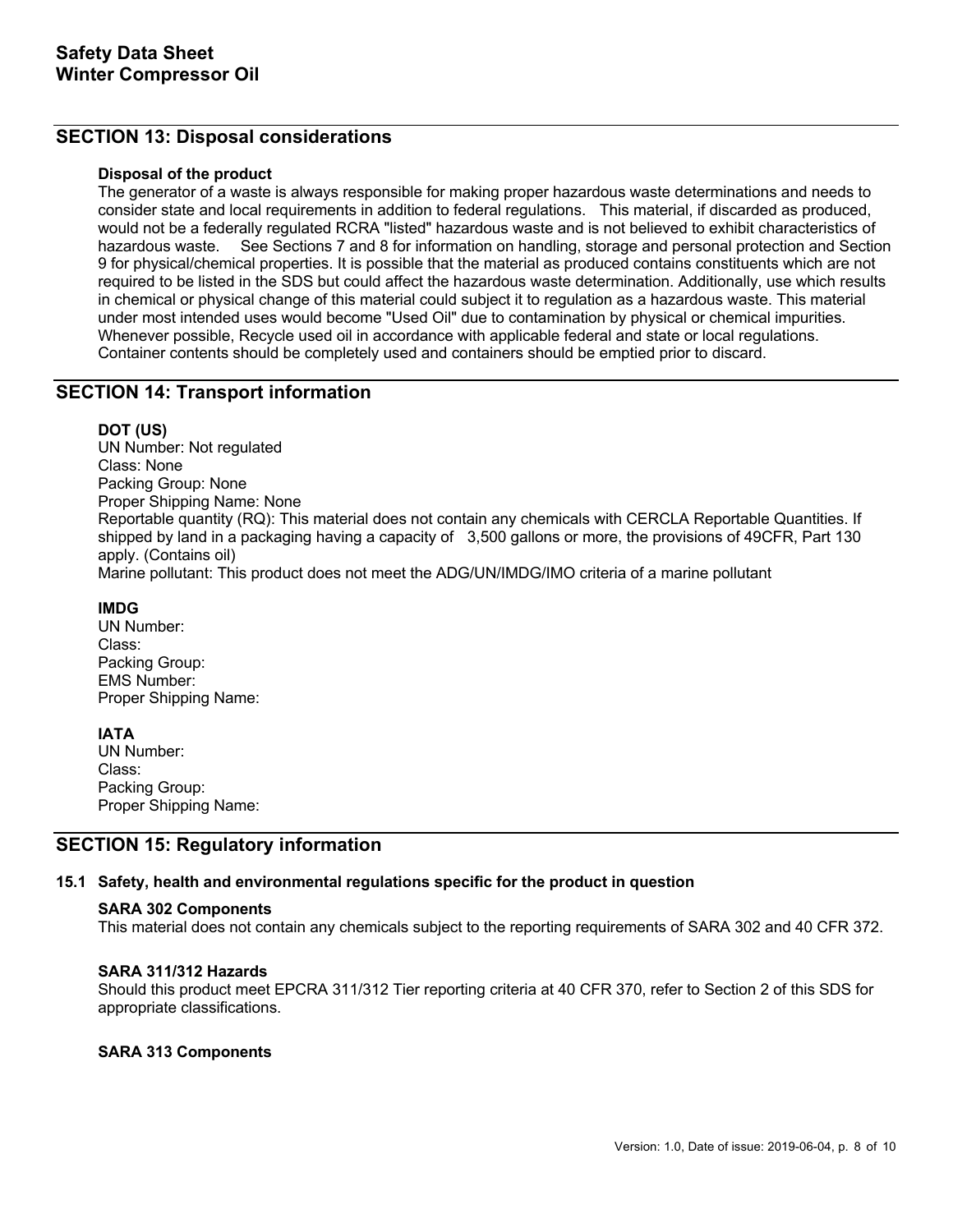This material does not contain any chemicals subject to the reporting requirements of SARA 313 and 40 CFR 372.

## **California Prop. 65 Components**

This material does not contain any chemicals which are known to the State of California to cause cancer, birth defects or other reproductive harm at concentrations that trigger the warning requirements of California Proposition 65.

### **HMIS Rating**

| <b>Winter Compressor Oil</b> |  |  |  |  |
|------------------------------|--|--|--|--|
| <b>HEALTH</b>                |  |  |  |  |
| <b>FLAMMABILITY</b>          |  |  |  |  |
| <b>PHYSICAL HAZARD</b>       |  |  |  |  |
| <b>PERSONAL PROTECTION</b>   |  |  |  |  |

### **NFPA Rating**



## **SECTION 16: Other information**

Precautionary Statements:

P273 - Avoid release to the environment

P501 - Dispose of contents/ container to an approved waste disposal plant

Legend (pursuant to NOM-018-STPS-2015):The information within is considered correct but is not exhaustive and will be used for guidance only, which is based on the current knowledge of the substance or mixture and is applicable to the appropriate safety precautions for the product.

## Guide to Abbreviations:

ACGIH = American Conference of Governmental Industrial Hygienists; CASRN = Chemical Abstracts Service Registry Number; CEILING = Ceiling Limit (15 minutes); CERCLA = The Comprehensive Environmental Response, Compensation, and Liability Act; EPA = Environmental Protection Agency; GHS = Globally Harmonized System; HPR = Hazardous Products Regulations; IARC = International Agency for Research on Cancer; INSHT = National Institute for Health and Safety at Work; IOPC = International Oil Pollution Compensation; LEL = Lower Explosive Limit; NE = Not Established; NFPA = National Fire Protection Association; NTP = National Toxicology Program; OSHA = Occupational Safety and Health Administration; PEL = Permissible Exposure Limit (OSHA); SARA = Superfund Amendments and Reauthorization Act; STEL = Short Term Exposure Limit (15 minutes); TLV = Threshold Limit Value (ACGIH); TWA = Time Weighted Average (8 hours); UEL = Upper Explosive Limit; WHMIS = Worker Hazardous Materials Information System (Canada)

## **16.1 Further information/disclaimer**

DISCLAIMER: The information above is believed to be accurate and represents the best information currently available to us. However, we make no warranty of merchantability or any other warranty, express or implied, with respect to such information, and we assume no liability resulting from its use. Users should make their own investigation to determine the suitability of information for their particular purposes. In no event shall Interchange